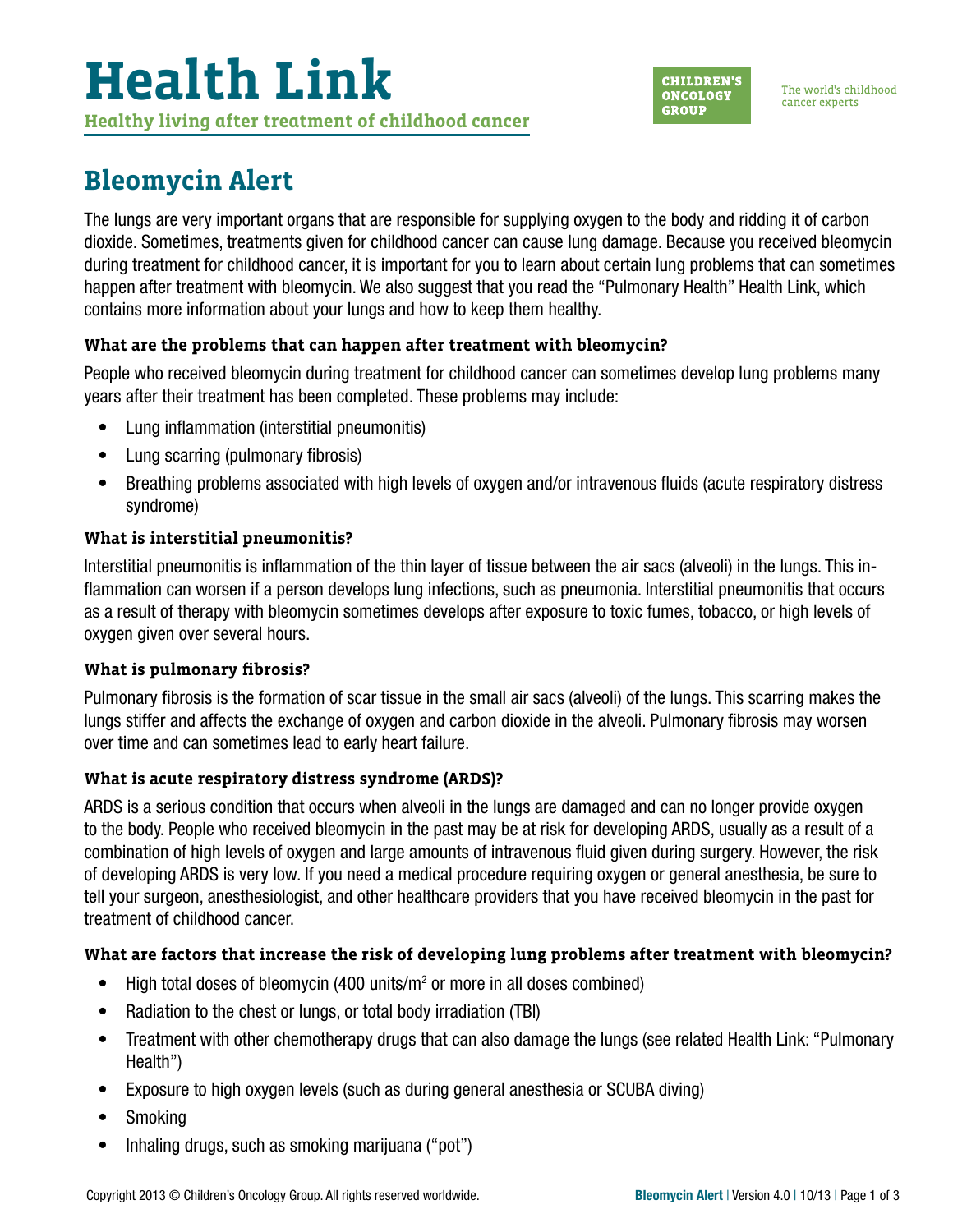

#### **What monitoring is recommended for people who have received bleomycin for treatment of childhood cancer?**

- A yearly medical check-up is recommended.
- Pulmonary function tests may show lung problems that are not apparent during a check-up. For this reason, it is helpful to have these tests done at least once (at least 2 years after completing cancer treatment) to find out if there are any problems. Your healthcare provider can decide if further testing is needed based on these results.
- In some cases, your healthcare provider may recommend repeating the pulmonary function tests if you are scheduled for surgery that requires general anesthesia to check for changes in the lungs that could increase the risk of breathing problems during or after anesthesia.

#### **Are there any special precautions I should take?**

If you received therapy with bleomycin, you should:

- Avoid SCUBA diving, unless you have had a complete check-up and have been advised by a pulmonologist (lung specialist) that diving is safe. During SCUBA diving, increased underwater pressures and high oxygen levels can damage the lungs.
- Tell your surgeon, anesthesiologist, and other healthcare providers about your medical history before any scheduled procedures that may require oxygen.
- Avoid breathing high concentrations of oxygen whenever possible, especially for long periods of time (such as over several hours). If you require oxygen, monitoring of your oxygen levels can usually be done so that you can receive the lowest oxygen concentration that is necessary.
- Get the pneumococcal (pneumonia) vaccine.
- Get yearly influenza (flu) vaccines.
- Don't smoke or use inhaled drugs such as marijuana ("pot"). If you currently smoke, talk to your healthcare provider about a program to help you quit.

Written by Margery Schaffer, RN, MSN, CPNP, Department of Hematology/Oncology, The Children's Medical Center, Dayton, Ohio.

Reviewed by Emmett J. Broxson, Jr. MD; Edward Walz, MD; Karen Stormer, RN, CNS, CPON®; Melissa M. Hudson, MD; Debra Friedman, MD; Neyssa Marina, MD; and Smita Bhatia, MD, MPH.

#### **Additional health information for childhood cancer survivors is available at**  *[www.survivorshipguidelines.org](http://www.survivorshipguidelines.org)*

Note: Throughout this *Health Links* series, the term "childhood cancer" is used to designate pediatric cancers that may occur during childhood, adolescence, or young adulthood. Health Links are designed to provide health information for survivors of pediatric cancer, regardless of whether the cancer occurred during childhood, adolescence, or young adulthood.